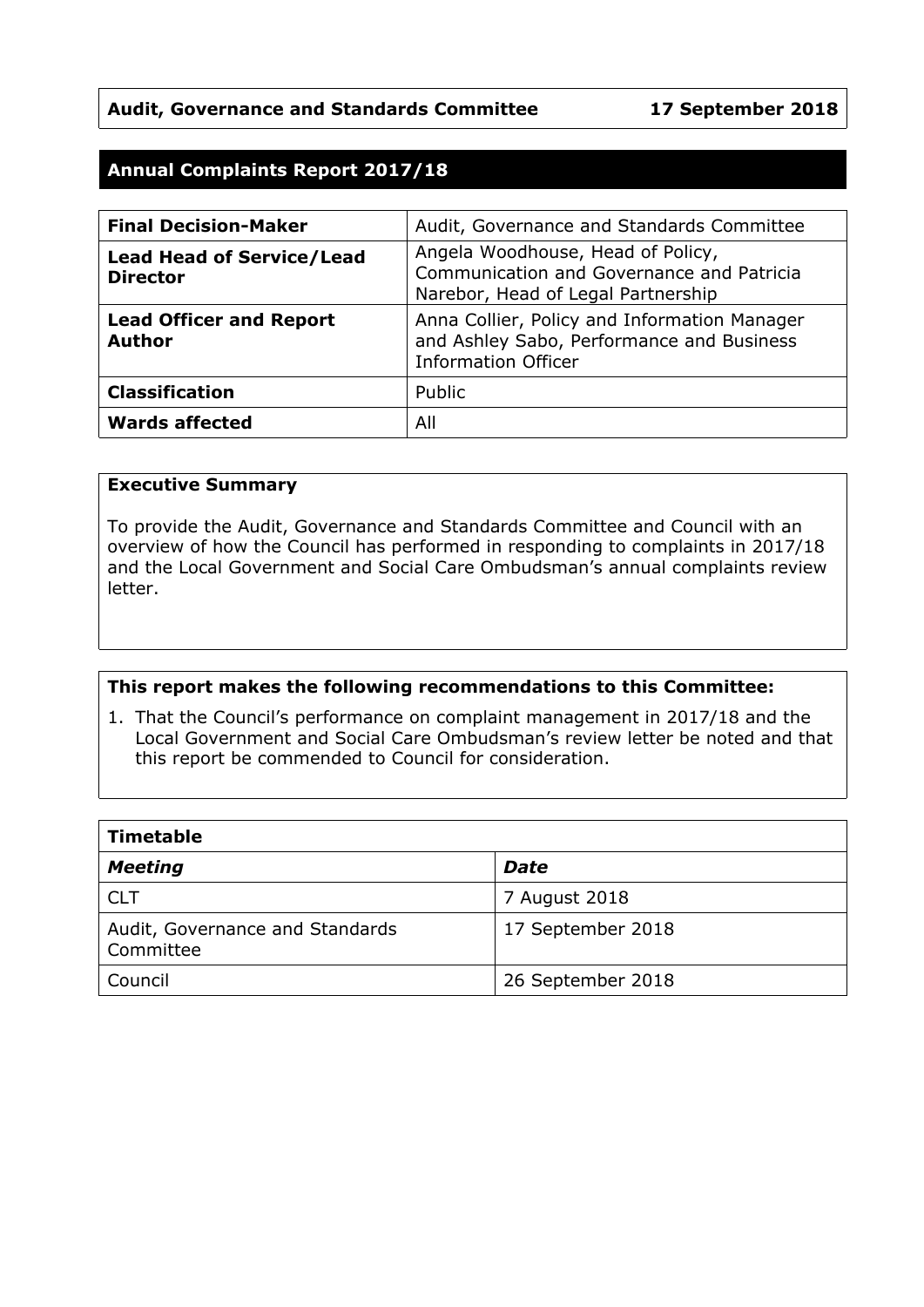# **Annual Complaints Report 2017/18**

## **1. INTRODUCTION AND BACKGROUND**

- 1.1 Complaints are managed and monitored by the Policy and Information team.
- 1.2 A complaint is a formal expression of dissatisfaction or disquiet with the quality of a service, a failure to provide a previously agreed service, a policy or a decision made, a technical issue, a lack of communication or customer service, or, with the attitude or behaviour of a member of staff.
- 1.3 Complaints recorded under the formal procedure do not include those first time representations which were requests for a service and were treated as such. In the event the service request was not handled correctly and created a form of dissatisfaction, as outlined in paragraph 1.2, a complaint would then be raised.
- 1.4 The Council's formal complaints procedure has two stages with the following response timescales:
	- Stage 1 within 10 working days; and
	- Stage 2 within 20 working days.
- 1.5 Stage one complaints are dealt with by the manager of the service or their line manager if the complaint is about them. Stage two complaints are investigated by the Head of Policy, Communications and Governance.
- 1.6 Following the completion of stage two, unsatisfied complainants then have the opportunity to refer their complaint to the Local Government and Social Care Ombudsman (LGSCO).
- 1.7 The Council's complaints policy can be found at [https://beta.maidstone.gov.uk/home/other-services/find-and-contact](https://beta.maidstone.gov.uk/home/other-services/find-and-contact-us/additional-areas/our-complaints-policy)[us/additional-areas/our-complaints-policy](https://beta.maidstone.gov.uk/home/other-services/find-and-contact-us/additional-areas/our-complaints-policy)

## **2017/18 Performance Summary**

## **2. Stage 1 and 2 Complaints**

#### Stage 1 Complaints

2.1 The Council received 728 stage 1 complaints in 2017/18 compared to 584 in the previous year. This represents an increase of 25%. Some of this increase has been due to the severe weather – which resulted in additional complaints regarding to the disruption in service provision.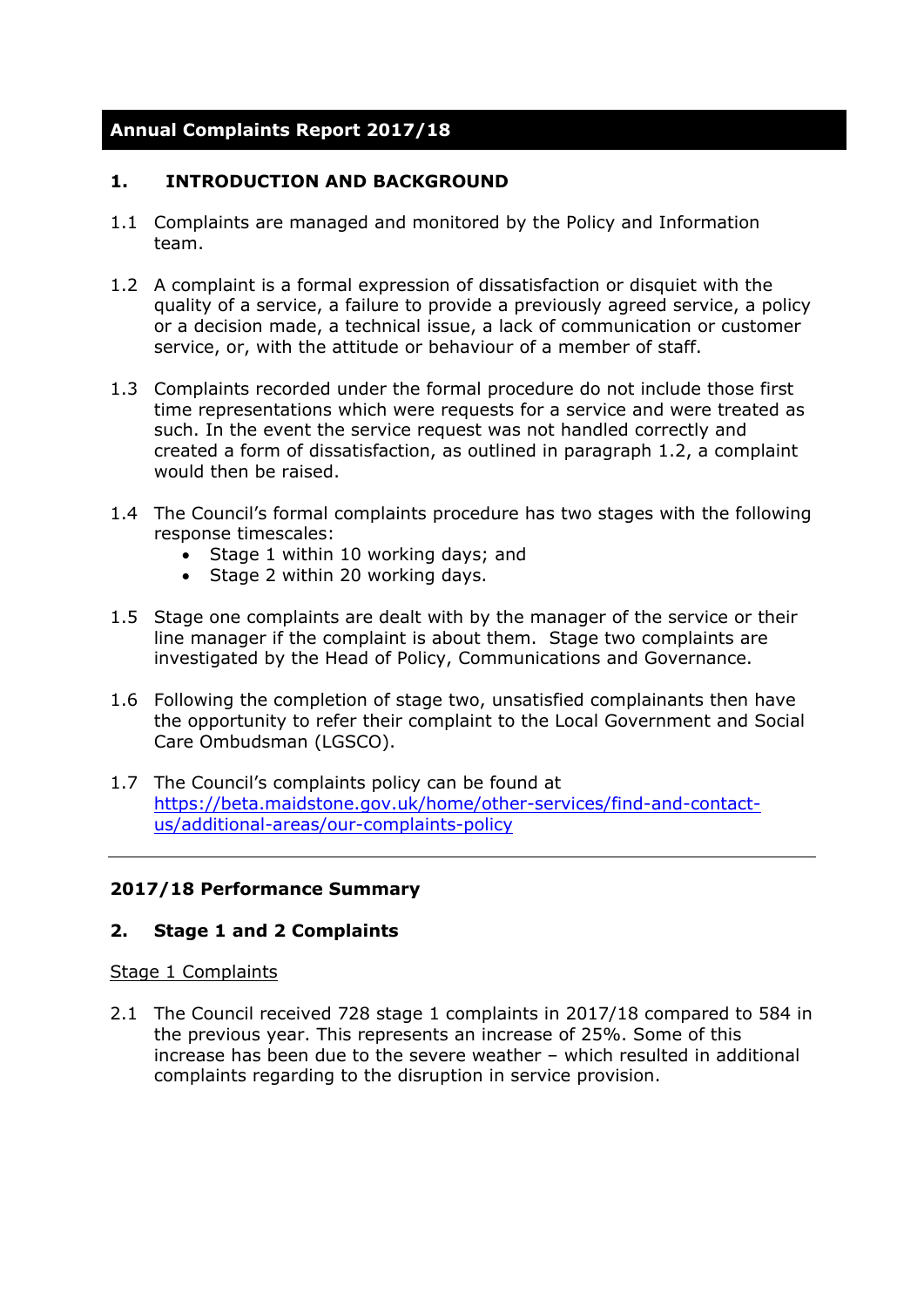

- 2.2 A full list of complaints by service can be found at appendix 1.
- 2.3 The number of stage 1 complaints received by the Council accounts for 0.2% of the total volume of calls and online forms received in 2017/18 (329,062).

## Stage 2 Complaints

2.4 Of the 728 stage 1 complaints received in 2017/18, 108 were escalated to the second stage of the Council's complaints process.



2.5 This is an escalation rate of 14.8%, and is a decrease of 5.2% compared to 2016/17. This low percentage indicates the quality of investigation, resolution and response at first stage, ensuring that complainants do not need to seek further resolution.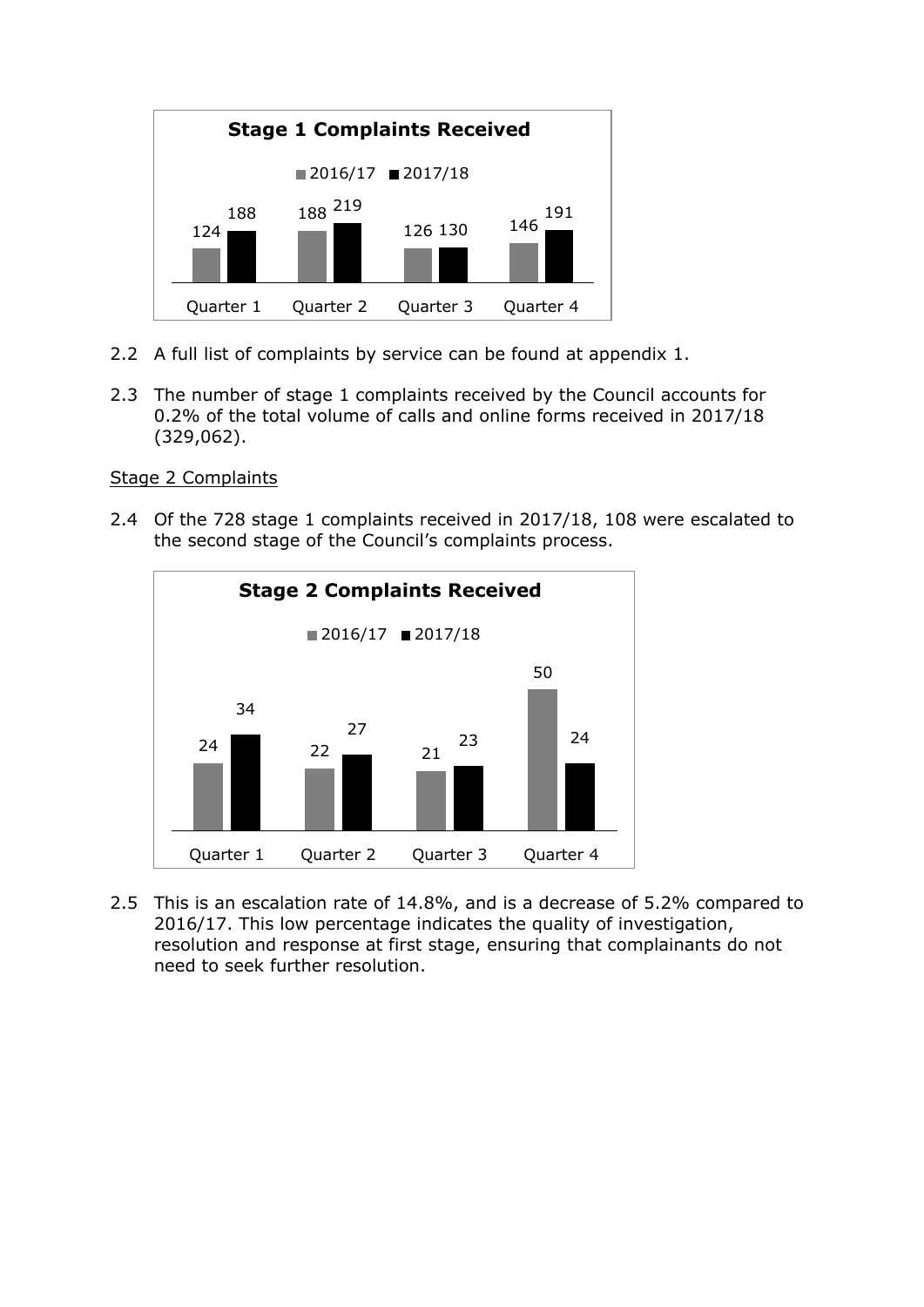

- 2.6 A full list of complaints by service can be found at appendix 2.
- 2.7 Stage 2 complaints for 2017/18 were analysed in three ways: categorisation of complaints received, the number of upheld complaints, and the number of justified complaints. Unfortunately, stage 1 complaints for this same year were not monitored, however 2018/19 data is currently being recorded and will be available for reporting in the 2019 annual complaint report.

#### The categorisation of complaints received

- 2.8 The complaints received for one or more of the following reasons:
	- **Policy & Decision:** usually relates to an outcome of an assessment or a service request that has not been agreed (e.g. our decision to change the bin collection schedule for the holiday period).
	- **Failure:** we have a responsibility for delivering a service. What started as a service request and was not completed properly may turn into a failure.
	- **Quality:** Data breach, wrong information provided, quality of letters/responses, poor handling i.e. broken bins due to our poor handling.
	- **Technical:** Complaints about the website, cyber incidents, the telephone system, or other automated systems we use such as apps/parking machines.
	- **Staff Conduct:** complaints about the conduct of members of staff.
	- **Customer Service:** not about customer services, but rather the level of service the customer has received when they were dealing with a member of staff that ultimately resulting in them complaining.
	- **Communication:** usually about calls, messages, emails etc. not being responded to, or just a general lack of communication.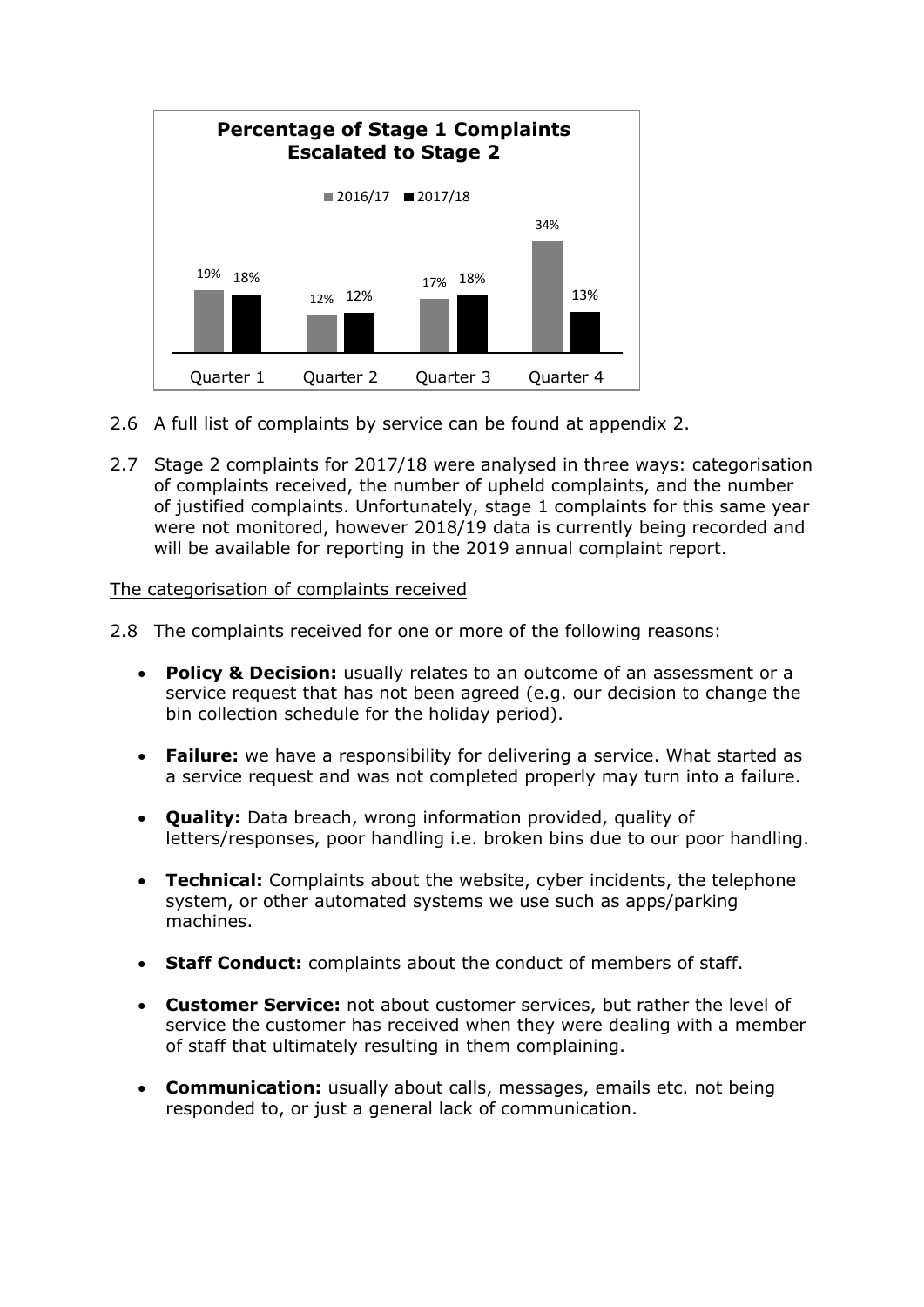2.9 The following table displays the number received in each category for the year. It is important to note that the overall number of stage 2 complaints received (108), will not match the reason for each complaint as there may be multiple reasons for dissatisfaction.

| <b>Reason for Complaint</b> | <b>Total Number</b> | Percentage |
|-----------------------------|---------------------|------------|
| Policy & Decision           | 69                  | 63.90%     |
| Communication               | 34                  | 31.50%     |
| Failure                     | 32                  | 29.60%     |
| <b>Staff Conduct</b>        | 14                  | 12.96%     |
| <b>Customer Service</b>     | $12 \ \mathrm{$     | 11.10%     |
| Quality                     |                     | 4.60%      |
| Technical                   |                     | 3.70%      |

## The number of upheld complaints

- 2.10 An upheld complaint is one that is considered confirmed or supported.
- 2.11 Of the 108 stage 2 complaints, only 9.3% (10) were deemed upheld. This represents a small number of wrongly determined stage 1 decisions.

#### The number of justified complaints

- 2.12 A justified complaint occurs when a customer has a valid concern regarding how their stage 1 complaint was handled and/or the decision that was made.
- 2.13 Stage 2 complaints can have a few combinations in terms of whether it was upheld/not upheld or justified/unjustified. For example, a complaint could be justified in the reason for escalation because the response may not have been sufficiently detailed; but still not upheld as the stage 1 decision was correct.
- 2.14 25% (27) stage 2 complaints were justified in their reason for complaining. This number is higher than anticipated and represents a failure in the stage 1 response. We endeavour to reduce the number of justified complaints and continue to work with services to provide support in order to reduce these numbers.

## **3. Time taken to respond**

- 3.1 The Council policy on responding to a stage 1 complaint is within 10 working days of receipt. Against that target, 92.6% (674) stage 1 complaints were responded to in time.
- 3.2 The average length of time taken to provide a formal response to all complaints received in 2017/18 was 6.8 days. If a complaint is going to be late, the complaints team will contact the customer to advise them and provide a reason for the delay and a confirmed timescale.
- 3.3 When a complaint is escalated to stage 2, an investigation is conducted by the Head of Policy, Communications and Governance and a response is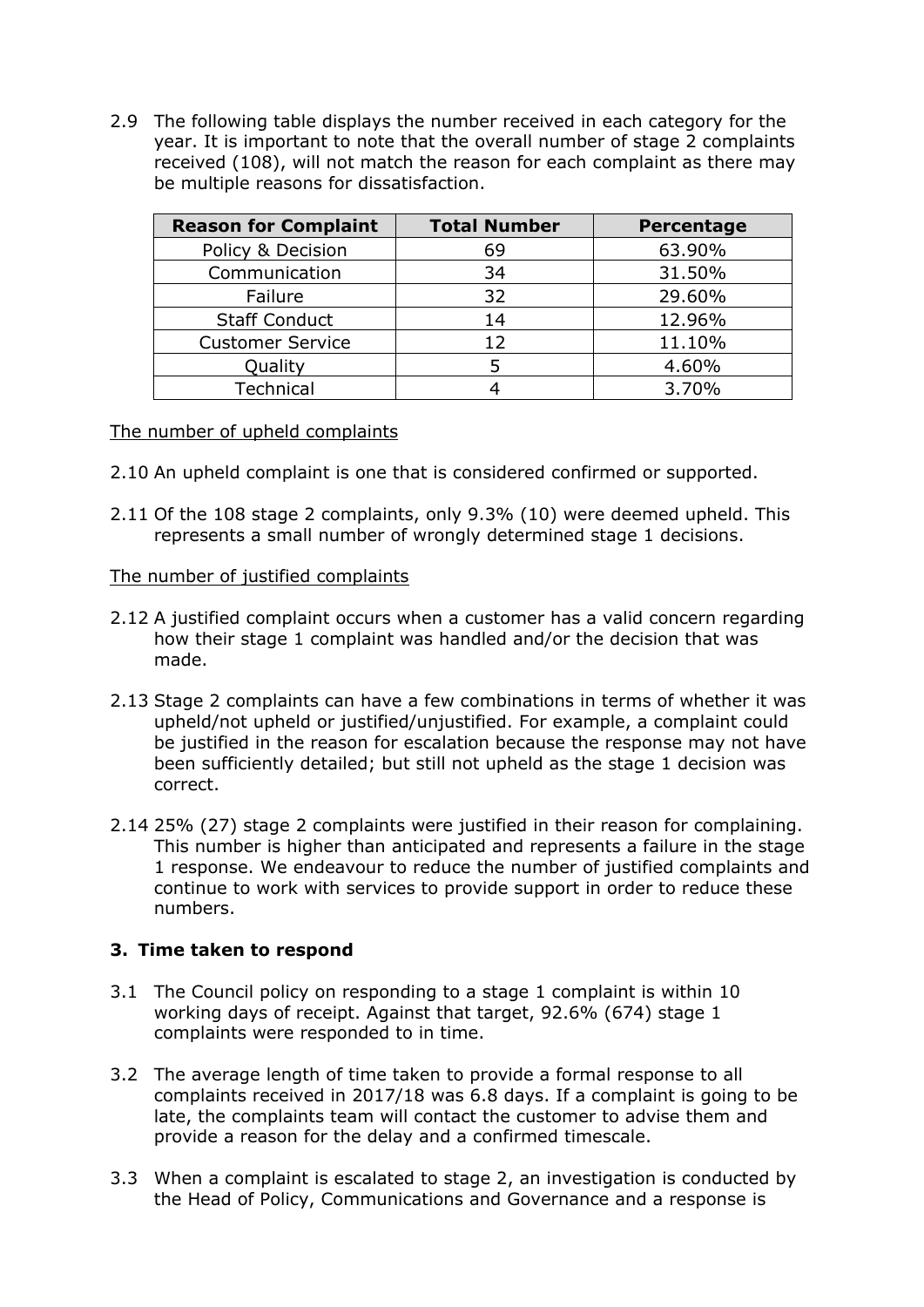provided within 20 working days. Against that target, 93.5% (101) stage 2 complaints were responded to in time.

3.4 The average length of time taken to provide a formal response to the 108 stage 2 complaints received was 18.6 days. As with a stage 1, if a complaint is going to be late, the complaints team will contact the customer to advise them and provide a reason for the delay and a confirmed time scale.

## **4. How we compare to neighbouring Councils (CIPFA)**

4.1 The table below represents our performance compared to some of our CIPFA neighbouring Councils. Previously when we have reviewed other council's approaches to complaints handling, we have found our numbers are higher as we have a stricter approach on the difference between a complaint and a service request as well as the complaints being managed by a single team.

| <b>Council</b>   | Popula-<br>tion    | No.<br>St <sub>1</sub><br>2017<br>/18 | St <sub>1</sub><br>response<br>time<br>(working<br>days) | $\frac{0}{0}$<br>responded<br>in time | No.<br>St <sub>2</sub><br>2017<br>/18 | St <sub>2</sub><br>response<br>time<br>(working<br>days) | $\frac{0}{0}$<br>responded<br>in time |
|------------------|--------------------|---------------------------------------|----------------------------------------------------------|---------------------------------------|---------------------------------------|----------------------------------------------------------|---------------------------------------|
| Colchester       | 173,100<br>(Census | 1343                                  | 28                                                       | 90%                                   | 22                                    | 28                                                       | 91%                                   |
|                  | 2011)              |                                       |                                                          |                                       |                                       |                                                          |                                       |
| Basingstoke &    | 167,800            |                                       |                                                          |                                       |                                       |                                                          |                                       |
| Deane            | (Census<br>2011)   | 391                                   | 10                                                       | 99.5%                                 | 35                                    | 10                                                       | 94.3%                                 |
|                  | 141,868            |                                       |                                                          |                                       |                                       |                                                          |                                       |
| Cherwell         | (Census<br>2011)   | 266                                   | 10                                                       | n/a                                   | 43                                    | 10                                                       | n/a                                   |
|                  | 117,956            |                                       |                                                          |                                       |                                       |                                                          |                                       |
| Ashford          | (Census<br>2011)   | 147                                   | 15                                                       | 96.1%                                 | 26                                    | 20                                                       | 86.7%                                 |
|                  | 110,389            |                                       |                                                          |                                       |                                       |                                                          | No internal                           |
| Taunton<br>Deane | (Census            | 202                                   | 20                                                       | 74.25%                                | 18                                    | n/a                                                      | stage 2<br>direct to                  |
|                  | 2011)              |                                       |                                                          |                                       |                                       |                                                          | <b>LGO</b>                            |
|                  | 137,648            |                                       |                                                          |                                       |                                       |                                                          |                                       |
| Warwick          | (Census<br>2011)   | 123                                   | 20                                                       | 66%                                   | 14                                    | 20                                                       | 21%                                   |
| Maidstone        | 167,700            | 728                                   | 10                                                       | 92.6%                                 | 108                                   | 20                                                       | 93.5%                                 |

## **5. Summary of Overall Performance**

- 5.1 The services with the highest volume of stage 1 complaints (>8%) were Council Tax, Development Management, Parking and Waste. However, as a percentage of overall contact, this is actually very low (see 2.3).
- 5.2 Despite the high volume, Waste Services responded to all 150 complaints received in 2017/18 within 10 working days and Parking Services responded to all but one complaint within 10 working days (1 day late).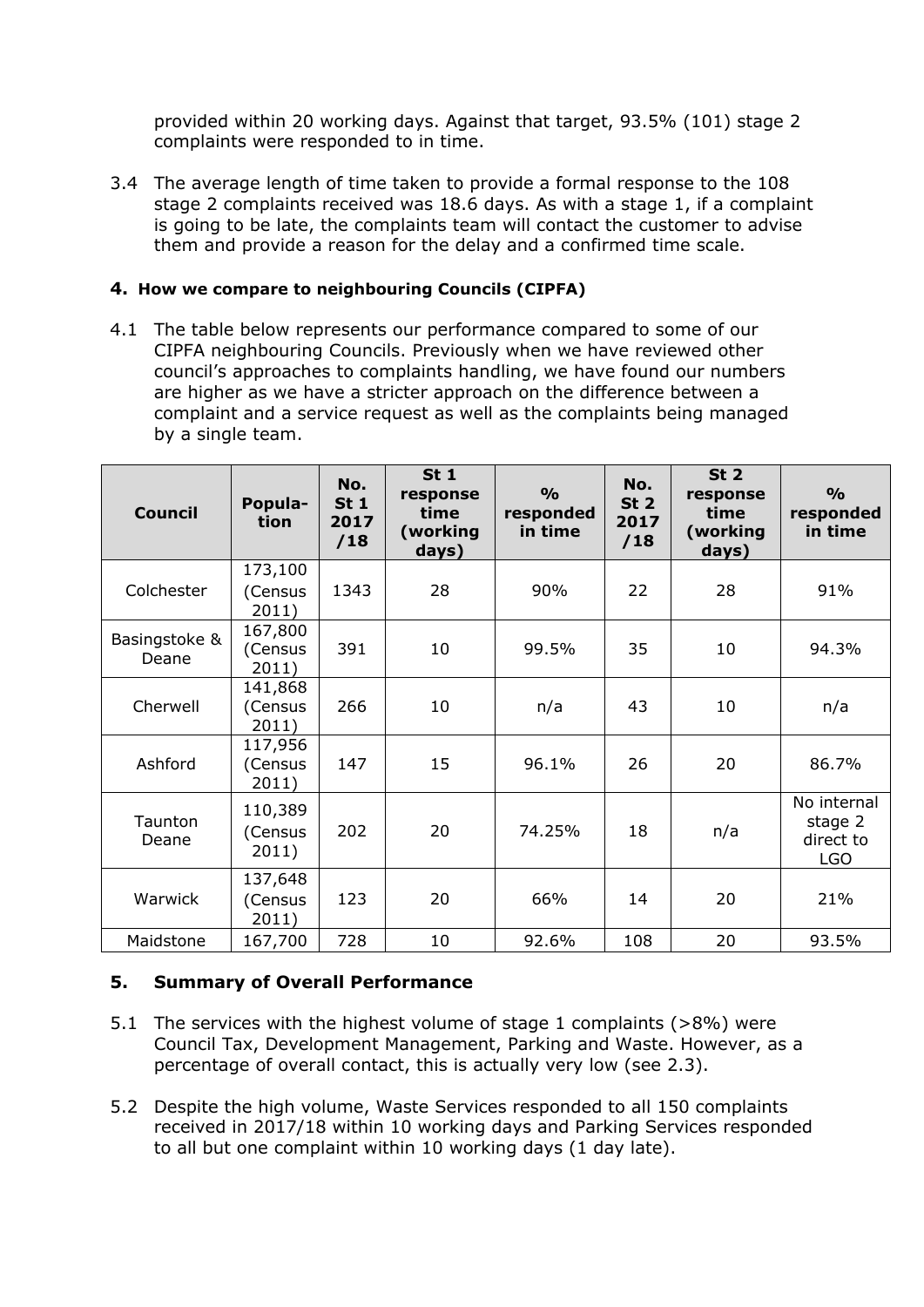- 5.3 Development Management also had high volumes of complaints (64); however 25% were not responded to within 10 working days.
- 5.4 The services with the highest stage 2 escalation rates were Council Tax, Development Management, Parking and Waste. This isn't surprising given the large number of stage 1 complaints received. As discussed in 2.11, only 9.3% (10) of stage 1 complaints were upheld when escalated to stage 2.

## **6. Next Steps**

- 6.1 It is important that lessons are learned from each complaint in an effort to improve the Council's overall service. In the stage 2 complaints investigated in 2017/18, four common themes emerged for the reason of escalation:
	- 1. Make certain to answer every point contained within the complaint.
	- 2. Acknowledge the perceived failure or the way a resident felt about the service. This does not admit fault and can go a significant way to ameliorate the resident's concerns in an effort to reduce the likelihood of stage 2 complaints.
	- 3. The tone adopted in the response can be as important as the information contained, especially as quoting legislation and technical matters can seem defensive even if that is not the intention.
	- 4. Keep in contact with the resident while their complaint is being investigated, if possible. Especially if more time will be required to fully investigate, or if more information is required.
- 6.2 The Policy and Information Team will be implementing complaint training and are currently preparing training material for this purpose.

#### **7. Local Government and Social Care Ombudsman Annual Review Letter (Maidstone Borough Council) 2017/18 and Local Government and Social Care Ombudsman Review of Local Government Complaint 2017/18**

- 7.1 Each year this report and review letter is released to local authorities countrywide to feedback statistics from the complaints made to the LGO and comment on their performance in responding to investigations. The LGSCOs Annual Review Letter can be seen at Appendix 4 and the report can be reached here [https://www.lgo.org.uk/information-centre/reports/annual](https://www.lgo.org.uk/information-centre/reports/annual-review-reports/local-government-complaint-reviews)[review-reports/local-government-complaint-reviews.](https://www.lgo.org.uk/information-centre/reports/annual-review-reports/local-government-complaint-reviews)
- 7.2 The LGSCO Annual Review Letter criticises the Council for a housing complaint the LGSCO received and upheld last year which resulted in the issuing of a public report. In December, Council did not agree to implement all recommendations made by the LGSCO regarding the complaint.
- 7.3 The complainant's representatives dealing with the housing complaint (noted at 7.2 above) issued a pre-action protocol judicial review letter dated 21 December 2018, regarding the discharge of the Council's housing obligations. The complaint was reviewed by the monitoring officer when the decision was made in February 2018 to settle the judicial review claim and to conclude the complaint.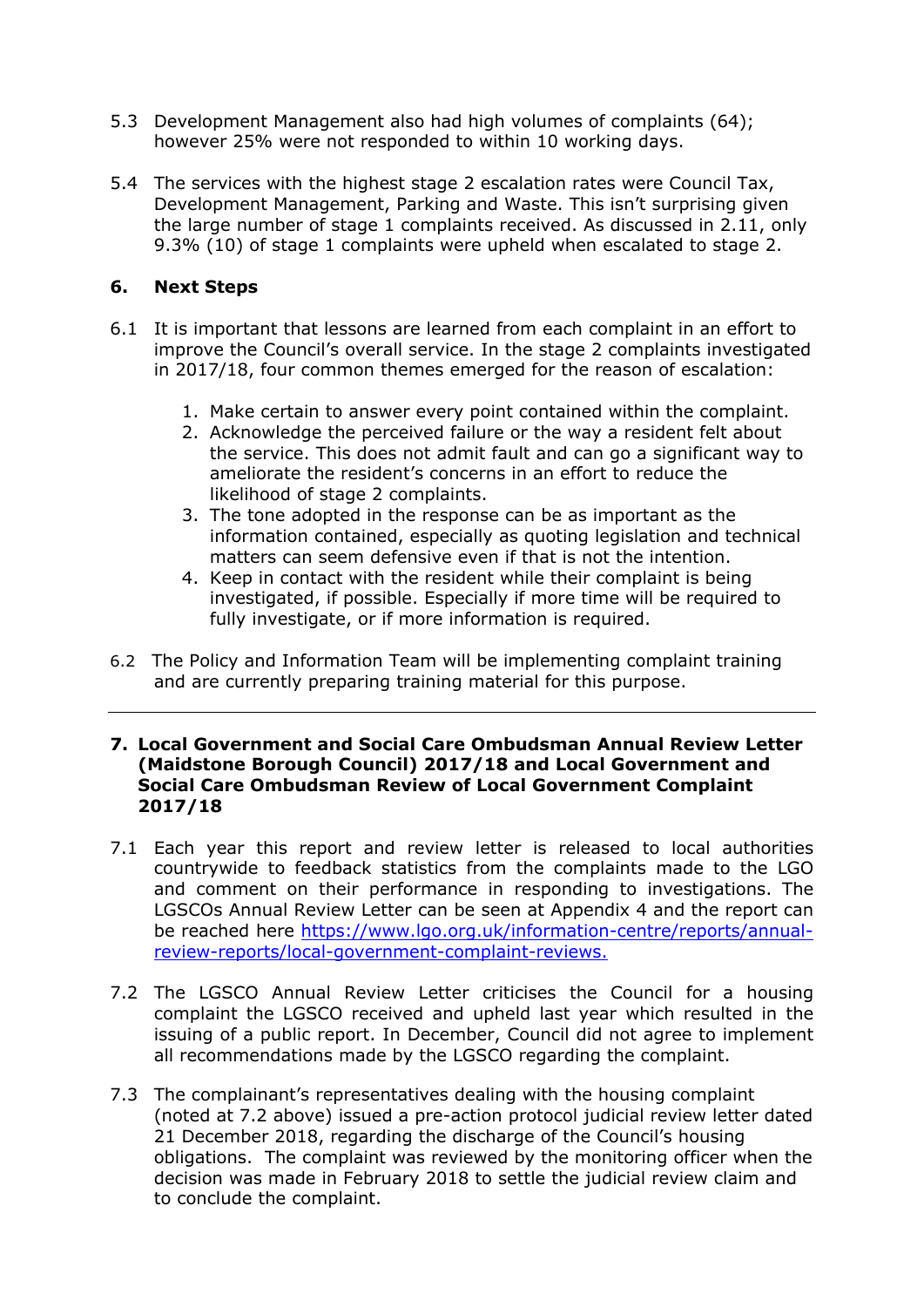- 7.4 In June 2018, following further contact from the complainant and further correspondence with the LGSCO on the case, Mid Kent Legal Service recommended adhering to the LGSCOs recommendation in full to avoid further resources being spent on the matter. The sum of £4,170 was paid to the complainants as recommended by the LGSCO.
- 7.5 The LGSCO also recommended that the Council review and formalise its working relationship with the housing service provider in writing to avoid further recurrence of the fault identified. The Council reported back to the LGSCO as required with an action plan to demonstrate that the Council has reviewed the working arrangements with the service provider and appropriate adjustments had been implemented which have been confirmed in writing. The adjustments with the service provider include:
	- Where warning notices are issued they will also gather evidence e.g. photographs.
	- That no eviction will take place without first notifying the Council.
	- The Council's officers will meet with the parties before an eviction takes place.
	- No eviction will happen outside of office hours, unless there is a genuine risk of harm to themselves or other residents.
	- The Council will ensure that where the main housing duty is owed, alternative temporary accommodation will be provided before the eviction takes place (except in cases when the Council is ending its duty to provide temporary accommodation).
- 7.5 The LGO reviewed 39 complaints and made decisions on 42 complaints in 2017/18. This represents an increase of 7 decisions made from 2016/17 but the overall upheld rate has stayed the same. The table below shows the LGO decision on each of these:

| <b>Decision</b><br>Category                 | 2016/17<br><b>Number</b> | 2017/18<br><b>Number</b> | <b>Explanation</b>                                                                                                         |
|---------------------------------------------|--------------------------|--------------------------|----------------------------------------------------------------------------------------------------------------------------|
| <b>Closed After</b><br>Initial<br>Enquiries | 13                       | 14                       | On the basis of the complainants<br>referral the LGO have decided not<br>to investigate                                    |
| Referred<br>back to<br>Council              | 10                       | 13                       | The complaint hasn't gone through<br>the Council's official complaint<br>process and it is referred back to<br>the Council |
| Invalid/not<br>enough<br>information        | 1                        | 3                        | The LGO was unable to progress<br>the complaint                                                                            |
| Not Upheld                                  | 6                        | 7                        | Following explanation the LGO<br>agrees with the Council's decision                                                        |
| Upheld                                      | 5                        | 5                        | The LGO doesn't agree with the<br>Council's decision and finds in<br>favour or partial favour with the<br>complainant      |
| <b>Upheld Rate</b>                          | 45%                      | 42%                      |                                                                                                                            |

7.6 The number of complaints referred to the LGO (39) accounts for 4.7% of the total number of stage 1 and 2 complaints received in 2017/18 (836).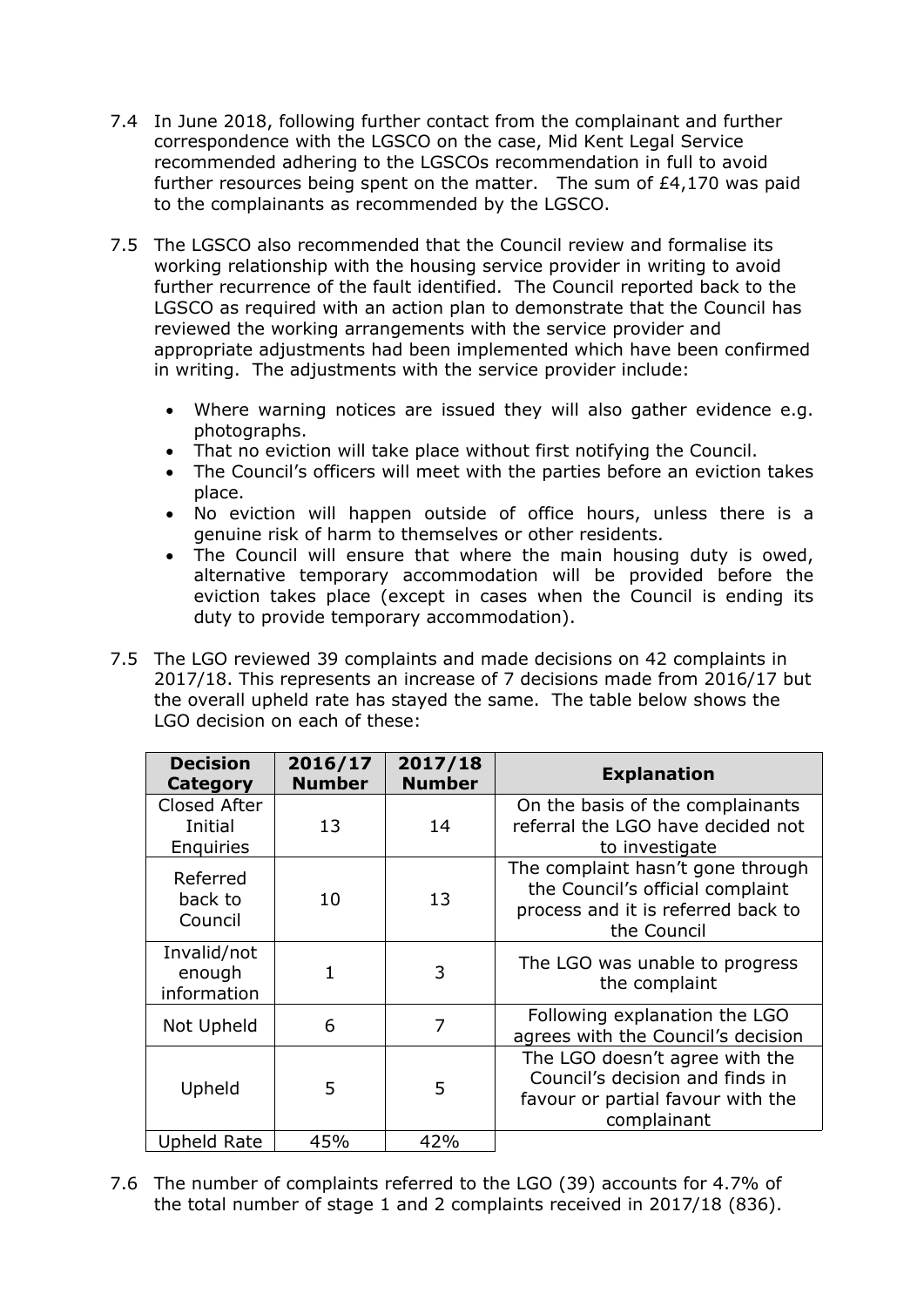7.7 Whilst the Council would strive to have no complaints upheld by the LGO, the performance overall has been good both in relation to the number of complaints escalated to the LGO, the number investigated and the number upheld. For the five complaints upheld, the table below shows the LGO recommendations. In each case the recommendation was implemented.

| <b>Complaint</b> | <b>Service</b>              | <b>Redress</b>                                       |
|------------------|-----------------------------|------------------------------------------------------|
|                  | Planning and Development    | Apology, Financial Redress                           |
|                  | <b>Environment Services</b> | Null                                                 |
|                  | <b>Environment Services</b> | Null                                                 |
|                  | Benefits & Tax              | Null                                                 |
|                  | Housing                     | Apology, Financial Redress,<br>Procedure Improvement |

- 7.8 A full list of LGO complaints by service can be found at appendix 3.
- 7.9 Maidstone Borough Council was listed once in the Public Interest section of the report for a housing related complaint upheld by the LGO in 2017/18 and for which the Council was issued a report. There are a total of seven Council's represented under this category.
- 7.10 Despite being listed in the section mentioned in 7.9, Maidstone Borough Council was not considered in the list of landmark cases, or criticised for not complying with recommendations.

## **8. Compliments**

- 8.1 A compliment is an expression of praise for an interaction, a service or a product. We log compliments from members of the public as they help us identify good practice, recognise those members of staff who provide a high quality of service, and learn from our customer's feedback.
- 8.2 The Council received 61 written compliments in 2017/18. Of these, the services with noticeable volumes of compliments were:
	- Environmental Services (fly tip clearance & street cleansing)
	- Waste
	- Customer Services

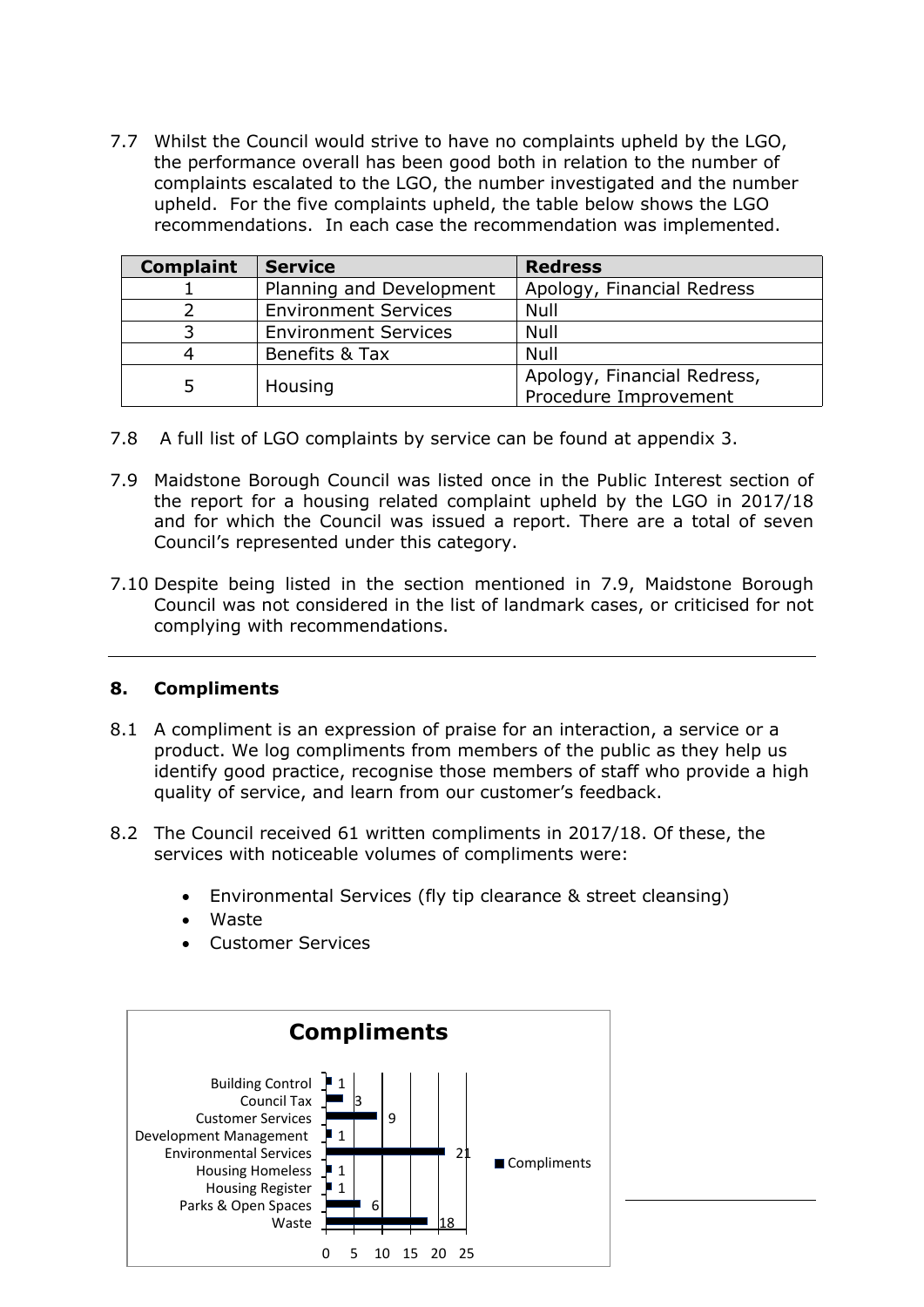## **9. RISK**

9.1 This report is presented for information only and has no risk management implications.

## **10. CROSS-CUTTING ISSUES AND IMPLICATIONS**

| <b>Issue</b>                                       | <b>Implications</b>                                                                                                                                                                                                                                                                                                                                                                                                                                                                                                                                                                                                                                                                                                                                                                                                                | Sign-off                                                 |
|----------------------------------------------------|------------------------------------------------------------------------------------------------------------------------------------------------------------------------------------------------------------------------------------------------------------------------------------------------------------------------------------------------------------------------------------------------------------------------------------------------------------------------------------------------------------------------------------------------------------------------------------------------------------------------------------------------------------------------------------------------------------------------------------------------------------------------------------------------------------------------------------|----------------------------------------------------------|
| <b>Impact on</b><br>Corporate<br><b>Priorities</b> | Good complaints management ensures<br>that the Council learns from customer<br>experience and develops services to<br>deliver both priorities                                                                                                                                                                                                                                                                                                                                                                                                                                                                                                                                                                                                                                                                                      | Head of Policy,<br>Communications<br>and Governance      |
| <b>Risk</b><br><b>Management</b>                   | This report is presented for information<br>only and has no risk management<br>implications.                                                                                                                                                                                                                                                                                                                                                                                                                                                                                                                                                                                                                                                                                                                                       | Head of Policy,<br>Communications<br>and Governance      |
| <b>Financial</b>                                   | The process of responding to and dealing<br>with complaints as described in this<br>report has been managed within existing<br>budgets.                                                                                                                                                                                                                                                                                                                                                                                                                                                                                                                                                                                                                                                                                            | Section 151 Officer<br>& Finance Team                    |
| <b>Staffing</b>                                    | None Identified                                                                                                                                                                                                                                                                                                                                                                                                                                                                                                                                                                                                                                                                                                                                                                                                                    | Head of Policy,<br>Communications<br>and Governance      |
| Legal                                              | This report provides a review of<br>complaints received and an update on<br>the Council's complaint handling. If any<br>complaint raises issues that may have<br>legal implications or consequences, the<br>Head of Legal Partnership should be<br>consulted.<br>There is no statutory duty to report<br>regularly to Committee on the Council's<br>performance. However, under Section 3<br>of the Local Government Act 1999 (as<br>amended) a best value authority has a<br>statutory duty to secure continuous<br>improvement in the way in which its<br>functions are exercised having regard to<br>a combination of economy, efficiency and<br>effectiveness. Regular reports on the<br>Council's performance in responding to<br>complaints assist in demonstrating best<br>value and compliance with the statutory<br>duty. | Team Leader<br>(Corporate<br>Governance),<br><b>MKLS</b> |
| <b>Privacy and</b><br>Data<br><b>Protection</b>    | The data will be held and processed in<br>accordance with the data protection<br>principles contained in Schedule 1 to the<br>Data Protection Act 1998 and in line<br>with the Data Quality Policy, which sets                                                                                                                                                                                                                                                                                                                                                                                                                                                                                                                                                                                                                     | Team Leader<br>(Corporate<br>Governance),<br><b>MKLS</b> |